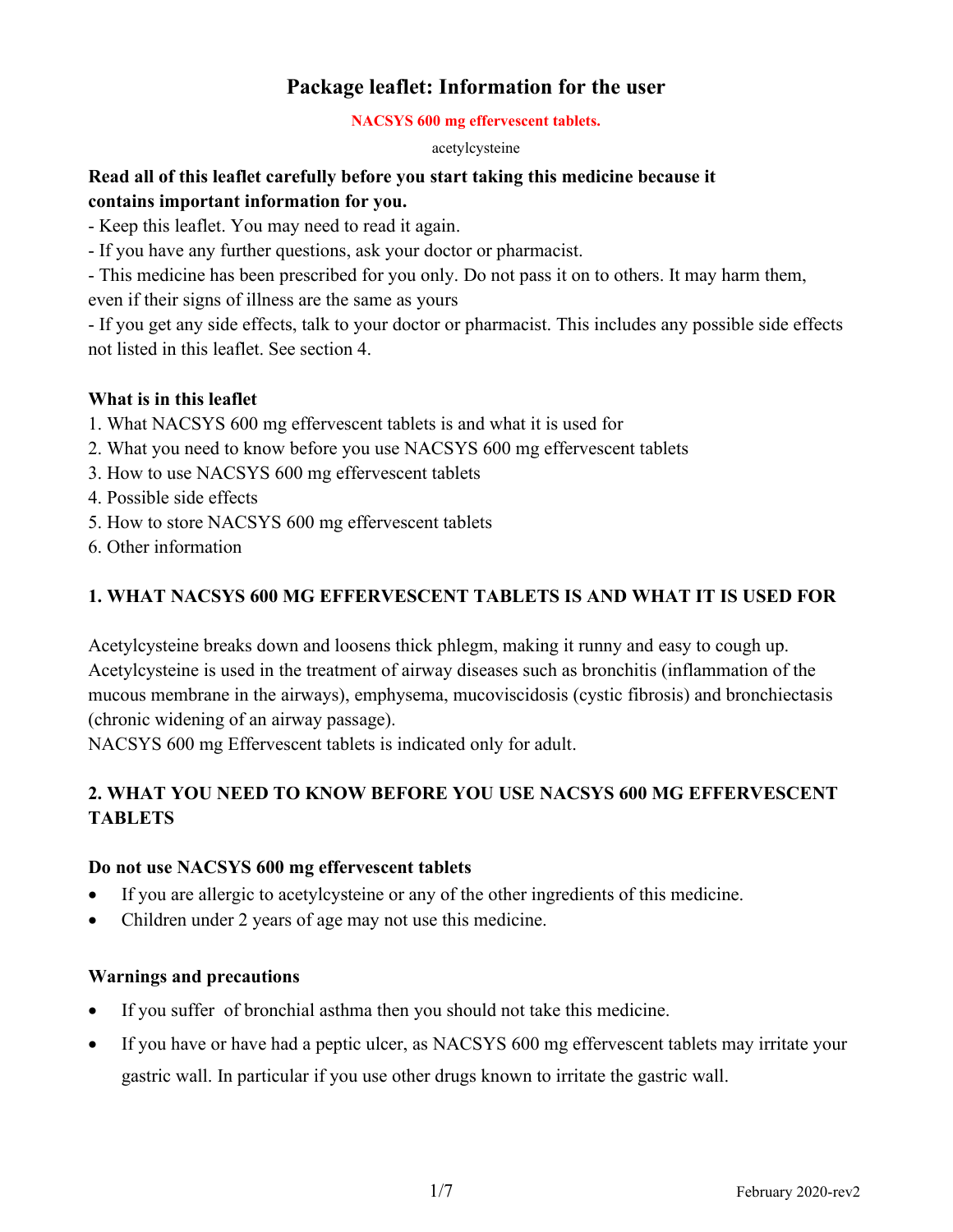- There have been very rare reports of serious hypersensitivity reactions with (high) fever, skin redness, joint pains and/or eye infection (Stevens-Johnson syndrome), and acute hypersensitivity reactions accompanied by fever and blisters on the skin or peeling of the skin (Lyell syndrome) which were associated with the use of NACSYS 600 mg effervescent tablets. However, in most cases, at least one other medicine was used, which was most likely the cause for this reaction.
- If new changes to the skin or mucous membranes occur, you must immediately consult a doctor and stop using acetylcysteine. As the thick phlegm becomes more fluid, its volume will increase, especially at the beginning of the treatment. If you are unable to efficiently cough up this fluid phlegm, you must consult a doctor so that adequate measures can be taken to remove the phlegm.
- Medicines, such as NACSYS that dissolve phlegm (mucolytics) may block the airways of children under the age of 2, due to the characteristics of the airways in this age group. This may limit their ability to cough up phlegm.

Therefore, NACSYS must not be used by children under the age of 2.

- NACSYS 600 mg effervescent tablets are not suitable for use in children and adolescent younger than 18.
- When opening the package you may perceive a mild sulfur odour (smell of rotten eggs). This is a property of the active ingredient and is normal.

It does not indicate that the medicine has changed.

Consult your doctor if any of the abovementioned warnings are apply to you, or have applied to you in the past.

## **Other medicines and NACSYS 600 mg effervescent tablets**

If you are using other medicines, do not dissolve them together with NACSYS 600 mg effervescent tablets.

If you need to use medicines to control or prevent infections (antibiotics), you are advised to take these two hours before or after NACSYS 600 mg effervescent tablets.

Cough suppressants should not be used at the same time as NACSYS 600 mg effervescent tablets, as you must be able to cough up the loosened phlegm.

NACSYS 600 mg effervescent tablets may increase the blood pressure-lowering effect of nitroglycerin (a medicine used against tight painful feeling in the chest (angina pectoris)). Caution is advised. If you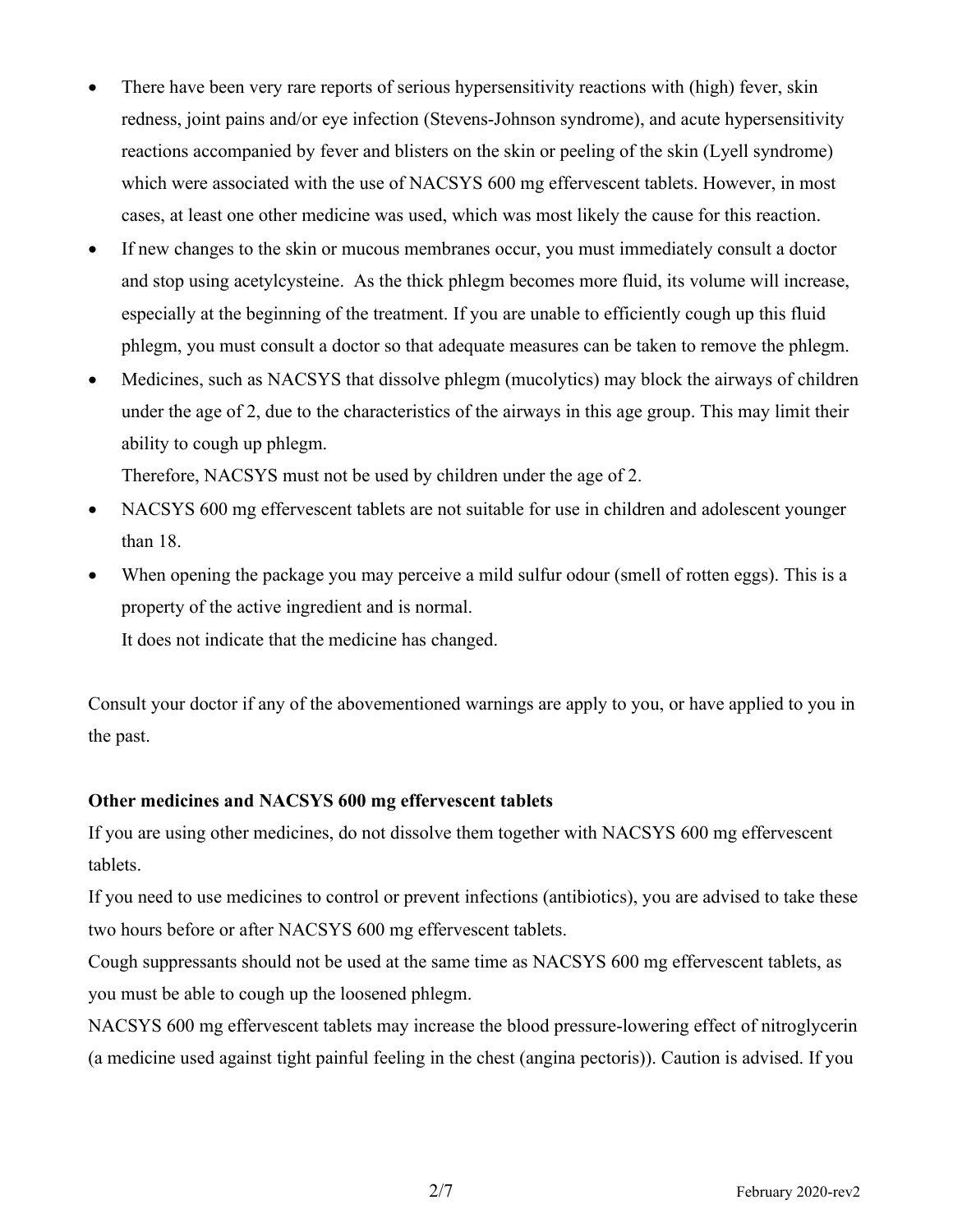use activated charcoal (a medicine against traveller's diarrhoea), it may decrease the effect of NACSYS 600 mg effervescent tablets.

Tell your doctor or pharmacist if you are taking or have recently taken any other medicines apart from NACSYS 600 mg effervescent tablets, including medicines obtained without a prescription.

## **Pregnancy and breast-feeding**

## **Pregnancy**

There is a limited amount of data from the use of acetylcysteine in pregnant women.

Animal studies do not indicate direct or indirect harmful effects on the pregnancy, or the development of the child, before, during or after birth. Only use NACSYS 600 mg effervescent tablets after careful consideration of the benefits and risks during pregnancy.

## **Breast-feeding**

It is not known whether acetylcysteine is excreted in breast milk. Only use Acetylcysteine Alpex 600 mg effervescent tablets after careful consideration of the benefits and risks during breast-feeding.

If you are pregnant or breast-feeding, contact your doctor or pharmacist before any medicine.

## **Driving and using machines**

There are no data available on the effect of acetylcysteine on the ability to drive. An effect is, however, not likely.

## **Ingredients of this medicine you should take into account**

This medicinal product contains 115 mg sodium per dose. To be taken into consideration by patients on a controlled sodium diet.

## **3. HOW TO USE NACSYS 600 MG EFFERVESCENT TABLETS**

## Adults:

1 effervescent tablet once daily.

Patients who have difficulty coughing up phlegm (elderly and weakened patients), are advised to take the effervescent tablet in the mornings.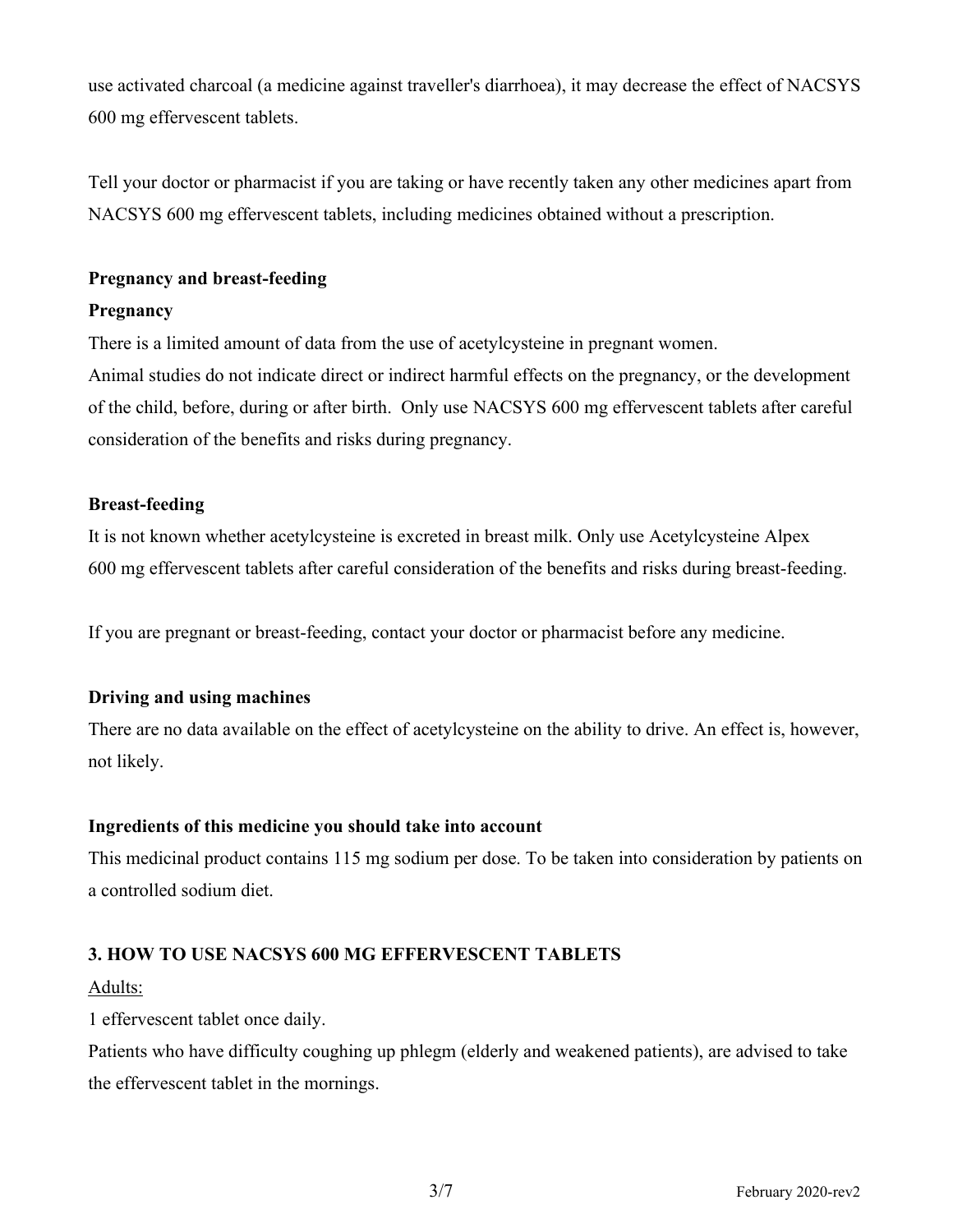Dissolve the effervescent tablet in half a glass of water. Drink the solution immediately.

Always use this medicine exactly as prescribed. Check with your doctor or pharmacist if you are not sure.

Do not use this medicine for longer than 14 days without consulting a doctor.

## **If you use more NACSYS 600 mg effervescent tablets than you should**

Symptoms that may occur are: nausea, vomiting and diarrhoea.

If you have used too many NACSYS 600 mg effervescent tablets, immediately contact your doctor or pharmacist.

## **If you forget to take NACSYS 600 mg effervescent tablets**

If you have forgotten to take a dose and it is almost time for the next dose, do not take the 'forgotten' dose, but continue the schedule as given under "How to use NACSYS 600 mg effervescent tablets ". Do not take a double dose to make up for a forgotten dose.

## **4. POSSIBLE SIDE EFFECTS**

Like all medicines, this medicine can cause side effects, although not everybody gets them.

If any of the following side effects occur, immediately stop using NACSYS 600 mg effervescent tablets and contact your doctor or go the emergency room of a nearby hospital.

- Shock (severe drop in blood pressure, paleness, restlessness, weak pulse, clammy skin, decreased consciousness) due to a sudden widening of the blood vessels as a result of severe hypersensitivity to certain ingredients (anaphylactic shock).
- Sudden fluid accumulation in the skin and mucous membranes (e.g. throat or tongue), breathing difficulties and/or itching and skin rash, often as a result of an allergic reaction (angioedema).

The above mentioned reactions are very serious side effects. If you experience any of these reactions it is possible that you have a hypersensitivity reaction to NACSYS 600 mg effervescent tablets. You will require emergency medical care or need be admitted to the hospital.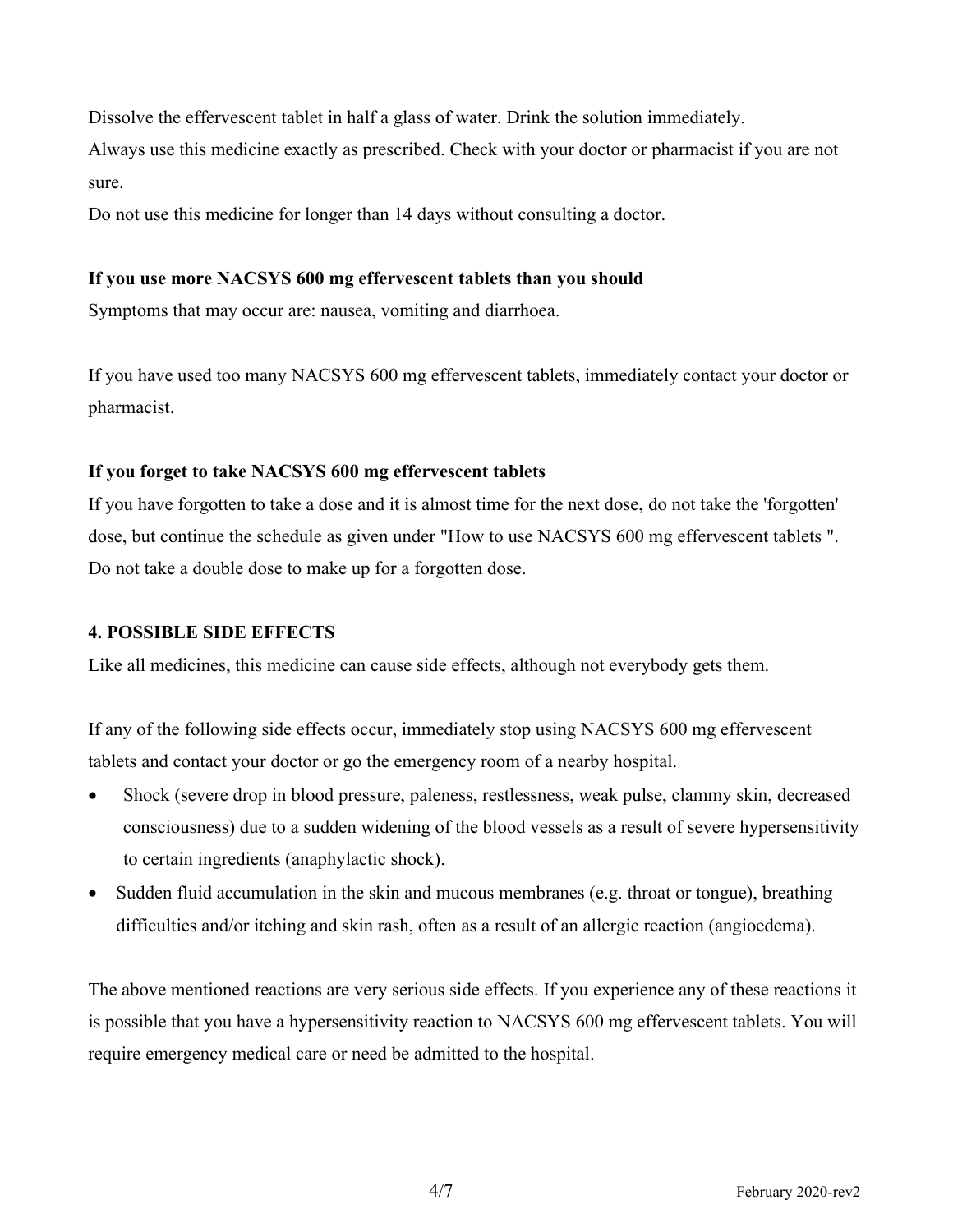This very serious side effect is very rare (occurs in fewer than 1 in 10,000 users). Bleedings are also very rare.

Inform you doctor if you experience any of the following side effects:

- Shortness of breath due to muscle cramping of the airways (bronchospasms).
- Difficulty breathing, shortness of breath or breathlessness (dyspnoea).
- Impaired digestion with symptoms of fullness in the upper abdomen, gastric pain, belching, nausea and heartburn (dyspepsia).

These side effects are rare (occurring in 1 to 10 in every 10,000 users).

• Hypersensitivity

This may manifests itself as bronchospasms and dyspnoea (see above) rapid heart rate (tachycardia), itching (pruritus), skin rash with severe itching and small bumps (urticaria) and angioedema.

- Headache
- Ringing in the ears (tinnitus)
- Inflammation of the oral mucous lining (stomatitis)
- Diarrhoea
- Fever (pyrexia)
- Low blood pressure
- Abdominal pain
- Nausea
- Vomiting

These side effects are uncommon (occurring in 1 to 10 in every 1,000 users).

If you suffer from gastric or duodenal ulcers or have had these in the past, acetylcysteine may have an unfavourable effect on your gastrointestinal mucous membrane.

If any of the side effects become serious, or you notice any side effects not mentioned in this leaflet, Contact your doctor or pharmacist.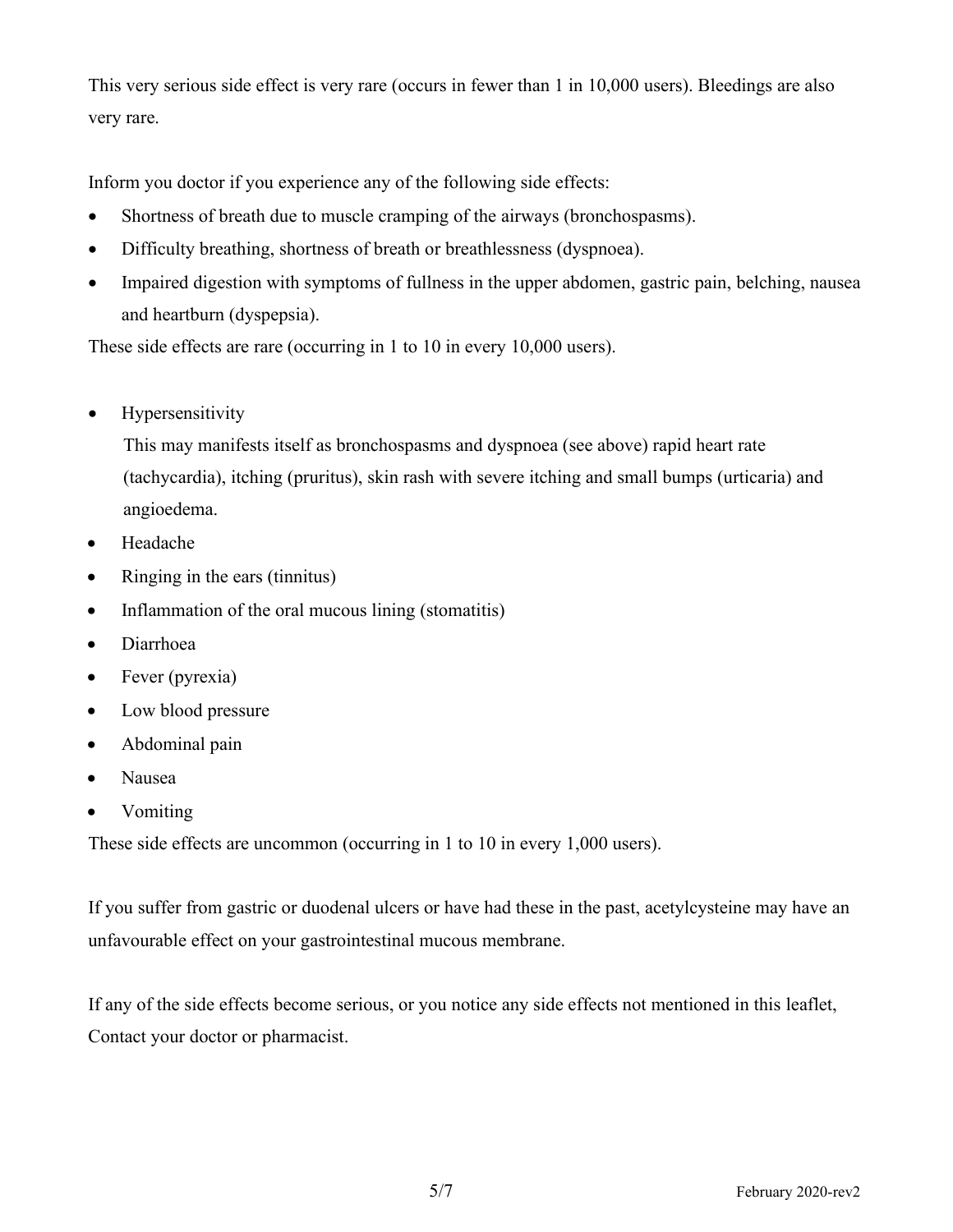Consult with your doctor or pharmacist if you notice that the effect of NACSYS 600 mg effervescent tablets is too strong or not strong enough.

## **Reporting of side effects**

If you get any side effects, talk to your doctor, pharmacist or nurse. This includes any possible side effects not listed in this leaflet. You can also report side effects directly via HPRA Pharmacovigilance Earlsfort Terrace -IRL - Dublin 2 Tel: +353 1 6764971 - Fax: +353 1 6762517 Website: [www.hpra.ie](http://www.hpra.ie/) - e-mail: medsafety@hpra.ie By reporting side effects you can help provide more information on the safety of this medicine.

# **5. HOW TO STORE NACSYS 600 MG EFFERVESCENT TABLETS**

Keep this medicine out of the sight and reach of children. Store in the original package to protect against moisture.

## **Shelf life**

Do not use this medicine after the expiry date, which is stated on the package after "Do not use after" or "exp". The expiry date refers to the last day of that month.

After first opening the product may be used for a maximum of 10 days in tube with 10 effervescent tablets or 20 days in tube with 20 effervescent tablets.

Do not throw away any medicines via wastewater or household waste.

Ask your pharmacist how to throw away medicines you no longer use.

These measures will help protect the environment.

## **6. Contents of the pack and other information**

## **What NACSYS 600 mg effervescent tablets contains**

The active substance is acetylcysteine.

The other ingredients are sodium hydrogen carbonate (E500) (equivalent to 115 mg sodium), citric acid (E330), sucralose (E955), and orange flavour (contains Orange Essential Oil, Orange Essential Oil terpenless, gum arabic (E414), butylated hydroxyanisole (E320), citric acid monohydrate (E330), and maltodextrin).